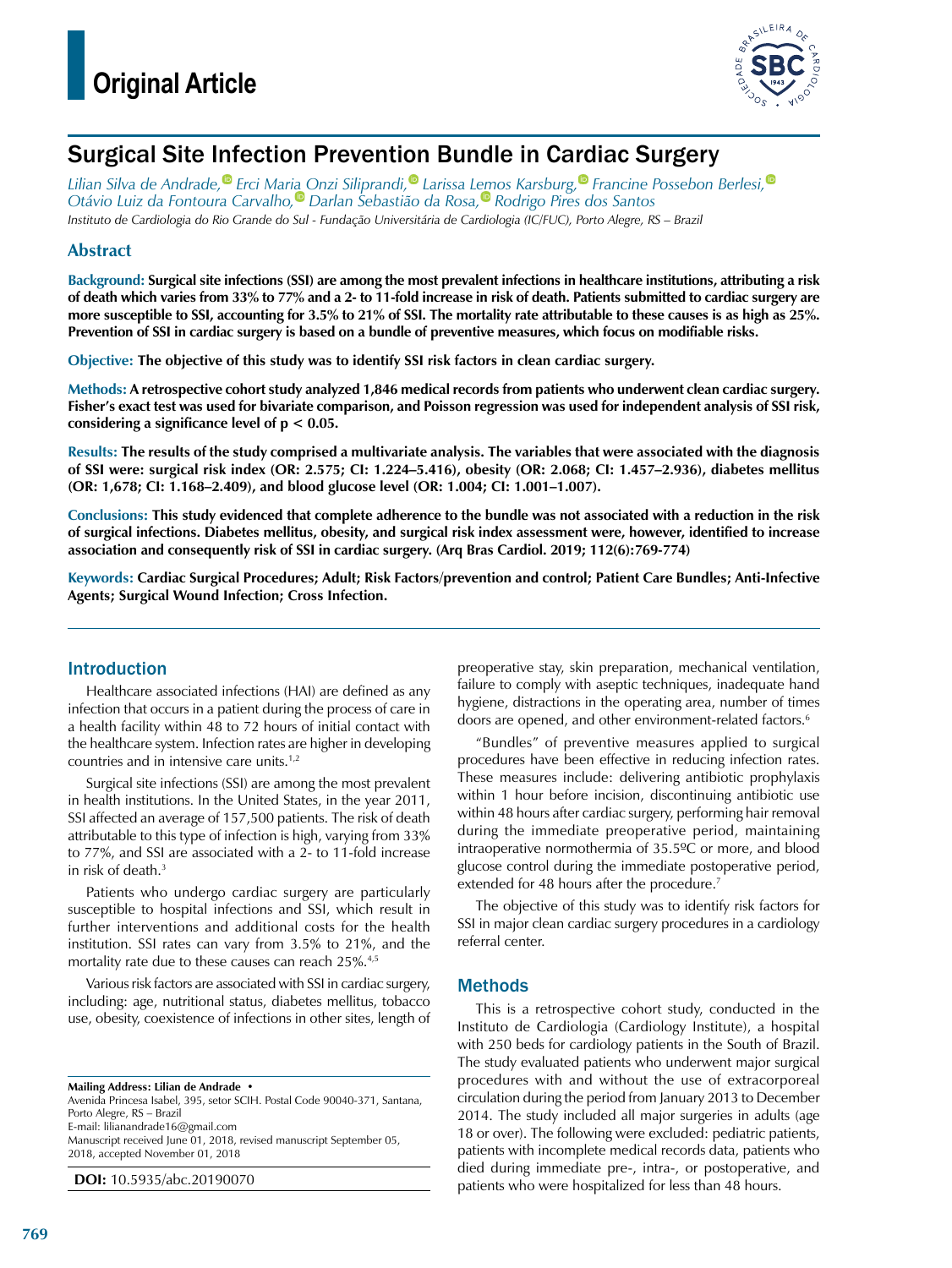The epidemiological diagnosis of infections followed the North American Center for Disease Control and Prevention (CDC) criteria. Infections were classified as superficial, deep, or organ/space. The institution has used a protocol for the prevention of SSI since 2003.

The bundle of preventive measures at the institution includes the following 6 items to be executed throughout the pre- and postoperative periods: preoperative bath with 2% chlorhexidine, 24 hours before the procedure; hair removal with electric clippers, within 2 hours prior to the start of surgery; maintenance of normothermia, at least 36ºC, during the immediate postoperative period; controlling blood glucose below 200 mg/dl, measured at 6:00 am on the first postoperative day; infusion of surgical antibiotic prophylaxis with anesthetic induction within 60 minutes prior to incision; and additional doses if the procedure lasts more than 4 hours, with a maximum use time of 24-48 hours.

The risks scores considered were the ASA classification developed by the American Society of Anesthesiologists and the National Nosocomial Infection Surveillance (NNIS) risk index. The NNIS risk index ranges from 0 to 3, taking the following items into account: contamination potential, procedure duration, and ASA classification. Each item is worth either 0 or 1 points in the score.<sup>24</sup>

Data collection made use of the Brazilian Hospital Infection Control Service (SCIH) information system. Additionally, patients' medical records were reviewed using the Brazilian Medical and Statistical Archive Service (SAME). The medical records were reviewed in the second semester of 2015.

#### Statistical analyses

Sample size calculation considered the rates of infection between 2003 and 2012. Considering a number of 900 procedures per year in the hospital and an average SSI rate of 3.23% for the period between 2003 and 2012 and that the complete application of the prevention bundle reduces the infection rate by 60%.<sup>8</sup> a sample of 1.846 medical records was calculated, with an alpha error of 5% and a beta error of 20%.

Fisher's exact test was used for bivariate comparison. Poisson regression was used for multivariate analysis which included variables with  $p < 0.20$  from the bivariate analysis.<sup>9</sup> A significance level of  $p < 0.05$  was considered.

The data collected were codified and inserted into a table using the program Microsoft Office Excel 2007, thus creating a databank. Complementary analyses were carried out using the program SPSS, version 18.0.

This study was approved by the research ethics committee of the Instituto de Cardiologia of the Fundação Universitária de Cardiologia, on September 17, 2014, under certificate number 4997/14, being accredited by the Brazilian National Commission of Ethics in Research (CONEP), with the Term of Confidentiality for Data Use attached.

#### Results

One thousand, eight hundred, and forty-six medical records of patients who underwent major surgical procedures were analyzed, 138 of which were excluded from the study for the following reasons: 23 pediatric patients, 85 deaths or hospitalizations lasting less than 48 hours, and 30 records with incomplete data which did not meet study inclusion criteria. The period studied, thus, included a total of 1,708 major cardiac surgery procedures in 1,708 patients.

One hundred and forty-two (8.3%) procedures developed SSI, of which 48.0% ( $n = 69$ ) were thoracic site infections (13.3% superficial incisional; 24.5% deep incisional; 11.2% organ/space);  $40.6\%$  (n = 58) were saphenous vein infections; 7.7% ( $n = 9$ ) were thoracic site and saphenous vein infections; and 3.0% ( $n = 4$ ) were endocarditis. In heart transplant procedures, 1 in 4 became infected.

The demographic data of patients with and without the presence of SSI are shown in Table 1.

The following variables correlated with infection in bivariate analysis: arterial hypertension ( $p = 0.01$ ), diabetes mellitus  $(p = 0.001)$ , dyslipidemia  $(p = 0.05)$ , obesity  $(p = 0.001)$ , blood glucose level  $\geq 200$  mg/dl (p = 0.03), public or private hospitalization ( $p = 0.008$ ), surgical risk index ( $p = 0.001$ ). The following variables were associated with the diagnosis of SSI in multivariate analysis: surgical risk index, obesity, diabetes mellitus, and blood glucose level (Table 2).

#### **Discussion**

The SSI rate in our study was 8.3%. In developed countries, the SSI rate varies from 1.2% to 5.2%, whereas, in developing countries, it may be as high as 11.8%. Our rate was, therefore, higher than the general SSI rate in developed countries (1.2–5.2%), but lower than the rate in developing countries  $(11.8\%)$ .<sup>3</sup>

SSI rates following cardiac surgery in developing countries may vary from 3.5% to 21.0%.4,5

Diabetes mellitus, blood glucose level, obesity, and surgical risk index are factors associated with SSI, in accordance with the latest World Health Organization report (WHO, 2016), which underlines these factors in relation to risks that affect HAI.3

SSI risk factors are complex, and their prevention requires the integration of a range of measures, before, during, and after surgery. Prevention is the principal focus of the Institute for Healthcare Improvement (IHI) and the Surgical Care Improvement Project (SCIP) in the USA, both of which recommend a group of preventive measures to be taken.10 These measures, called a "bundle," are carried out together to obtain better results than would be obtained by individual application. SSI prevention bundles in cardiac surgery involve the use of prophylactic antibiotics during the immediate pre-and postoperative period (up to 48 hours following incision); blood glucose level control during the first and second postoperative period; temperature and oxygenation control; decolonization of patients with intra-nasal mupirocin, and preoperative chlorhexidine bath.3,7,10

In our study, adherence to surgical prophylaxis protocol was not associated with a reduction in SSI rates. Studies in surgical procedures indicate that antimicrobial use within 60 minutes before the procedure has been associated with reduced infection rate.3,11,12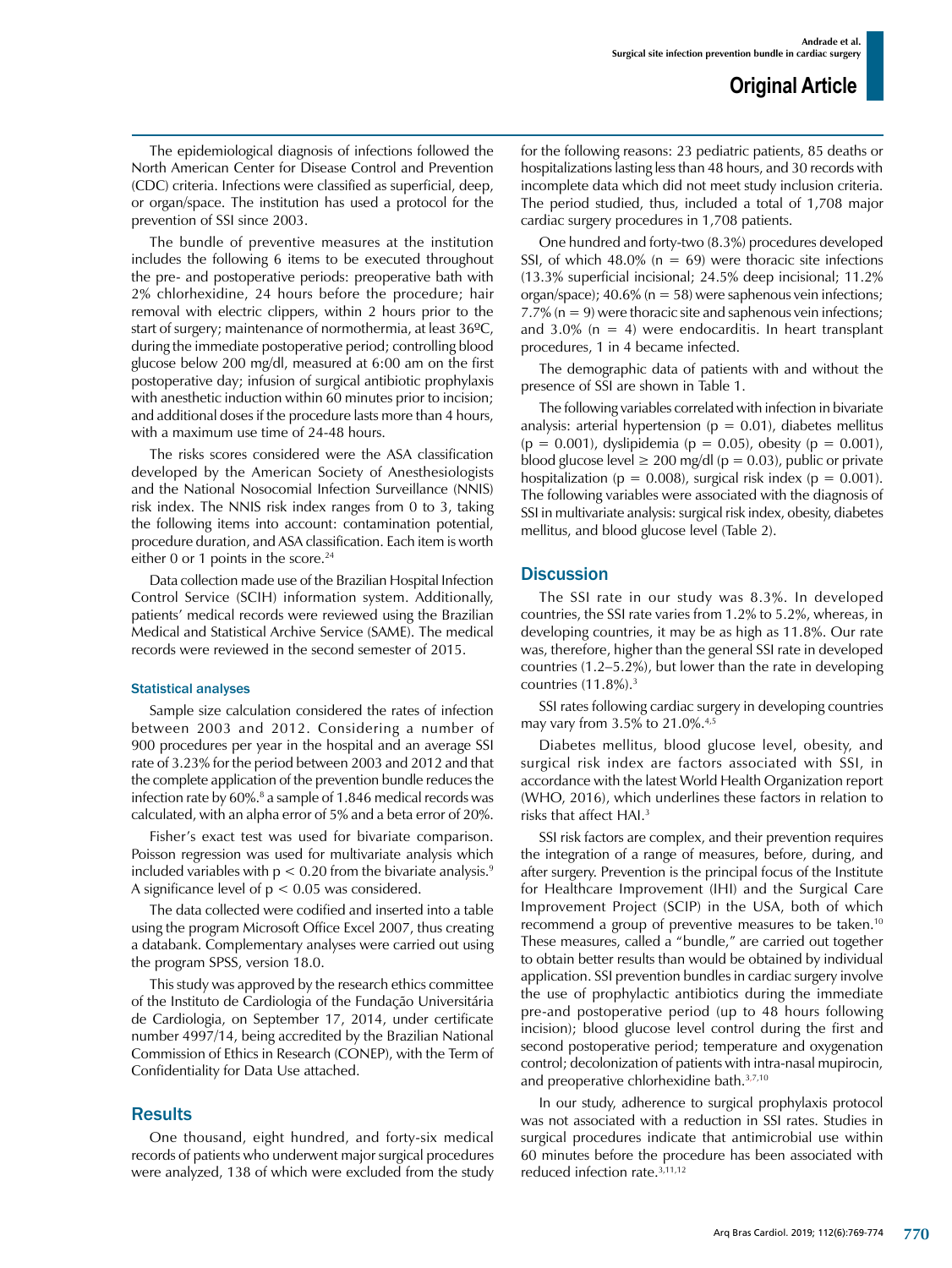## **Original Article**

#### **Table 1 – Sociodemographic data associated with SSI**

|                                    | SSI (N/%)   | No infection (N/%) | Total (N) |
|------------------------------------|-------------|--------------------|-----------|
| Male sex                           | 92 (64.8%)  | 1,057 (67.9%)      | 1,149     |
| Type of procedure                  |             |                    |           |
| - Myocardial revascularization     | 85 (8.4%)   | 923 (91.6%)        | 1,008     |
| - Valve replacement                | 49 (34.5%)  | 545 (35.0%)        | 594       |
| - Aortic dissection                | $8(5.6\%)$  | 88 (5.7%)          | 96        |
| Hypertension                       | 133 (94.3%) | 1,345 (87.2%)      | 1,478     |
| Tobacco use                        | 63 (44.7%)  | 620 (40.2%)        | 683       |
| Diabetes mellitus                  | 75 (53.2%)  | 484 (31.4%)        | 559       |
| Dyslipidemia                       | 58 (41.1%)  | 504 (32.7%)        | 562       |
| Obesity                            | 38 (27.1%)  | 169 (11.0%)        | 207       |
| COPD                               | $7(5.0\%)$  | 70 (4.5%)          | 77        |
| Renal insufficiency                | $9(6.3\%)$  | 84 (5.4%)          | 93        |
| Public healthcare                  | 112 (78.9%) | 1,061 (68.2%)      | 1,173     |
| ASA class III                      | 111 (78.2%) | 1,282 (82.4%)      | 1,393     |
| Adequate use of antibiotic bundle  | 33 (23.2%)  | 332 (21.4%)        | 365       |
| Complete adherence to total bundle | 6(4.3%)     | 61 (3.9%)          | 67        |
| Death                              | 11(7.7%)    | 165 (10.6%)        | 176       |

*SSI: surgical site infection; COPD: chronic obstructive pulmonary disease; ASA: American Society of Anesthesiologists.*

|  | Table 2 – Multivariate Analysis. Poisson Regression |  |  |  |
|--|-----------------------------------------------------|--|--|--|
|--|-----------------------------------------------------|--|--|--|

| <b>Risk Factor</b>              | Odds Ratio (OR) | Confidence Interval (IC) | р       |
|---------------------------------|-----------------|--------------------------|---------|
| Surgical risk index             | 2.575           | 1.224-5416               | 0.013   |
| Public vs. private healthcare   | 1.473           | 0.974-2.229              | 0.067   |
| Systemic arterial hypertension  | 1.770           | 0.877-3.573              | 0.111   |
| Diabetes mellitus               | 1.678           | 1.168-2.409              | 0.005   |
| Dyslipidemia                    | 1.083           | $0.777 - 1.510$          | 0.637   |
| Obesity                         | 2.068           | 1.457-2.936              | < 0.001 |
| Adequate glycemia (< 200 mg/dl) | 1.077           | $0.724 - 1.601$          | 0.715   |
| Blood glucose level             | 1.004           | 1.001-1.007              | 0.007   |

In our study, 96% of patients used either a first or secondgeneration cephalosporin. Meta-analysis evidenced that the use of cefuroxime as a cardiac surgery prophylaxis demonstrated better protection against respiratory infections in the immediate preoperative period. Although our study did not evaluate this type of outcome, there was no difference in the comparison between cefazolin (institutional protocol effective before May 2014) and cefuroxime (institution recommendation as of June 2014) for SSI (data not shown).

The prevention bundle used at our research institution included six preventive measures. Complete adherence to the bundle was not associated with reduced risk of surgical infections. Regarding the CDC's bundle of measures, it establishes the following preventive measures with respect to the perioperative period: surgical antibiotic prophylaxis during the pre-, intra-, and postoperative periods; performing hair removal when necessary, without the use of razors; blood glucose level control during the pre- and postoperative periods; normothermia throughout the perioperative period; optimization of tissue oxygenation; skin preparation with alcoholic solutions; and finally the use of the Surgical Safety Checklist.3

Blood glucose level alone was associated with a reduced surgical infection risk. Nonetheless, dichotomized levels below 200 mg/dl were not associated with reduced infection rates. Various studies have associated blood glucose level with risk of infection in cardiac surgery. There is recent evidence that strict blood glucose control (levels below 180 mg/dl) can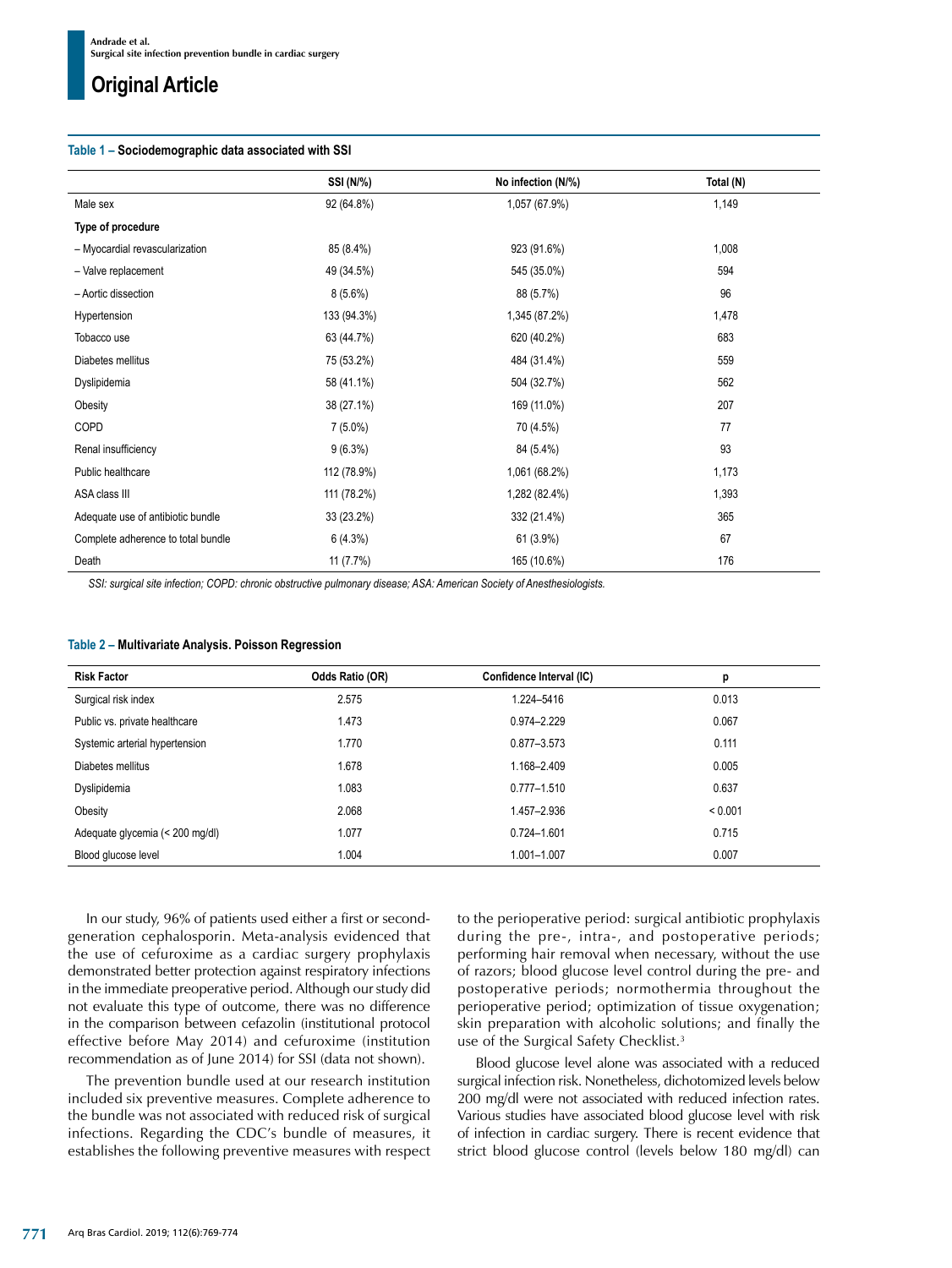reduce SSI rates in patients who undergo surgical procedures.<sup>3</sup> Furthermore, confirming the findings of our study, diagnosis of diabetes mellitus, regardless of blood glucose level, increases the risk of SSI in cardiac surgery. The SCIP, which was founded in 2003 as a national-level partnership of organizations committed to improving surgical care safety by reducing postoperative complications, developed a core measure to maintain blood glucose level at  $\leq 180$ mg/dL during the perioperative and postoperative periods, based on evidence that this reduces SSI in cardiac surgery.10,13,14 The Society for Healthcare Epidemiology of America (SHEA) and the Infectious Diseases Society of America (IDSA) also recommend blood glucose level goal of  $\leq$  180 mg/dL during the immediate postoperative period. According to a study conducted by the Society of Thoracic Surgeons, it has been demonstrated that maintaining blood glucose levels between 150 mg/dL and 180 mg/dL reduces the risk of SSI in cardiac surgery.7,15 A randomized controlled study of 5,510 diabetic cardiac surgery patients, with an intravenous insulin protocol used to maintain blood glucose at  $\leq 150$  mg/dL, demonstrated that the use of this protocol is safe and that it led to a 77% reduction in SSI.<sup>16</sup>

Obesity is a risk factor for SSI in cardiac, colorectal, orthopedic, caesarean section, and general surgery, as the procedure becomes more complex and increases the duration of surgical stay, causing tissue hypoxia and hyperglycemia related to the obese patients' insulin resistance, thus, contributing to the risk of SSI. Obese patients have a higher risk of acquiring infections, especially when they are exposed to surgical procedures and hospitalization in intensive care units.17-19 A study conducted in the USA demonstrated that risk of infection was 4.7 times higher in obese surgery patients and 6 times higher in surgery patients with morbid obesity, in comparison with normal-weight surgery patients.19 Furthermore, a recent study followed up 33,936 patients after myocardial revascularization surgery, showing that the factors that determined high risk of surgical infection included female sex, obesity, unplanned reoperations, and longer hospital stays.<sup>20</sup> In our study, the risk of infection related to obesity was 1.8 times higher.

The surgical risk index is a good predictor of risk in surgeries. In one study, the use of NNIS risk index contributed to the stratification of SSI incidence rates in cardiac surgery. In this study, the incidence of mediastinitis was 0% when the patient's score was 0, 1.2% when it was 1, and 2.3% when it was 2.<sup>21,22</sup> Our study demonstrated that in clean surgeries, the component related to base pathologies, patient's physical state (ASA class), and procedure duration, as measured by NNIS risk index, was associated with a higher risk of infection.

Although obesity and diabetes mellitus are modifiable factors in most cases, these pathologies may signal greater risks. Healthcare professionals may then take greater care with the patient, for example, with strict attention to the surgical technique, dead space reduction, tissue circulation, and postoperative care.

There are some limitations to our study. It is a retrospective study of only one cardiology center. Although we assessed the patients' physical state and risk factors (ASA class) and procedural risks (length of surgical stay), the final analysis did not include some risk factors, such as patient skin antisepsis (preoperative); the surgical team's abilities and operating room assistants' behavior (intraoperative); surgical sterilization practices; the use of invasive procedures during the postoperative period, such as catheters, probes, or mechanical ventilation; and other risk factors related to infection.

#### **Conclusion**

Obesity, diabetes, and blood glucose level were independent factors associated with SSI in patients who underwent major cardiac surgery procedures. Surgical risk index was a good predictor score for SSI in cardiac surgery. Surgical antibiotic prophylaxis and adherence to the SSI prevention bundle for cardiac surgery were not associated with a decrease in SSI risk.

#### Author contributions

Conception and design of the research and Critical revision of the manuscript for intellectual content: Andrade L, Siliprandi EMO, Pires R; Acquisition of data: Andrade L, Siliprandi EMO, Karsburg LL, Berlesi FP, Carvalho OLF, Rosa DS, Pires R; nalysis and interpretation of the data and Obtaining financing: Andrade L, Pires R; Statistical analysis: Andrade L, Karsburg LL, Berlesi FP, Pires R; Writing of the manuscript: Andrade L, Siliprandi EMO, Carvalho OLF, Rosa DS, Pires R.

#### **Potential Conflict of Interest**

No potential conflict of interest relevant to this article was reported.

#### **Sources of Funding**

There were no external funding sources for this study.

#### **Study Association**

This article is part of the thesis of master submitted by Lilian Silva de Andrade, from Instituto de Cardiologia do Rio Grande do Sul.

#### **Ethics approval and consent to participate**

This study was approved by the Ethics Committee of the Instituto de Cardiologia - Fundação Universitária de Cardiologia - Unidade de Pesquisa under the protocol number 4997/14. All the procedures in this study were in accordance with the 1975 Helsinki Declaration, updated in 2013. Informed consent was obtained from all participants included in the study.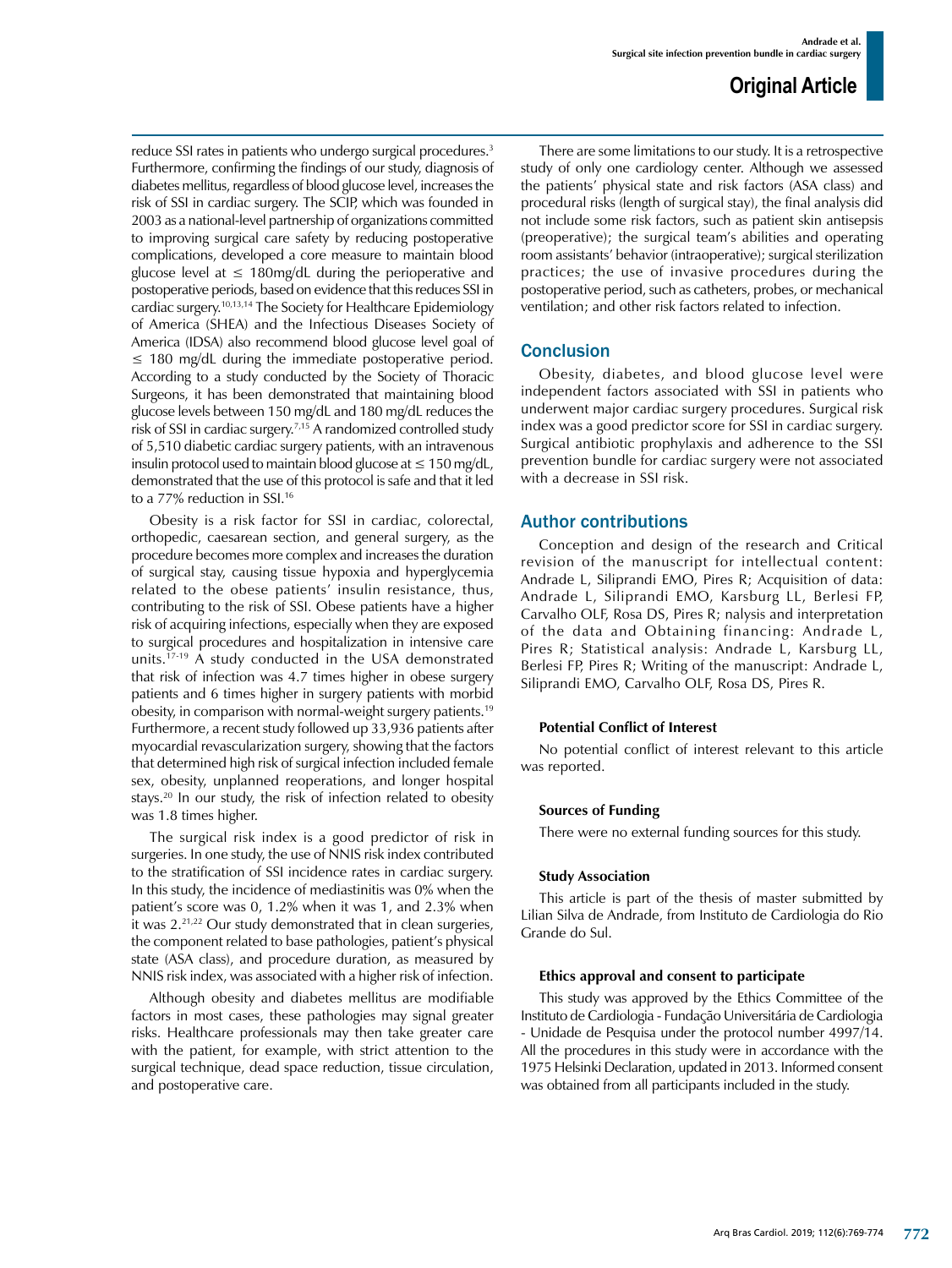## **Original Article**

## **Referências**

- 1. Allegranzi B. Report on the load associated infections endemic health care worldwide. Genebra: WHO ;2011.
- 2. Horan TC, Andrus M, Dudeck MA. CDC surveillance definition / NHSN infections associated with health care and criteria for specific types of infections in the intensive care setting. Am J Infect Control.2008;36(5):309-32
- 3. World Health Organization. (WHO) Global Guidelines for the Prevention of Surgical Site Infection . [Cited in 2018 Feb 23] Available from: [www.who.int](http://www.who.int)
- 4. Surveillance of surgical site infections in Europe 2010–2011. Stockholm: European Centre for Disease Prevention and Control; 2013[Cited in 2018 Aug 21] Available from: ([https://ecdc.europa.eu/sites/portal/files/media/en/publications/](https://ecdc.europa.eu/sites/portal/files/media/en/publications/Publications/120215_TED_SSI_protocol.pdf(-in-europe-2010-2011) [Publications/120215\\_TED\\_SSI\\_protocol.pdf\(-in-europe-2010-2011](https://ecdc.europa.eu/sites/portal/files/media/en/publications/Publications/120215_TED_SSI_protocol.pdf(-in-europe-2010-2011).
- 5. Le Guillou V, Tavolacci MP, Baste JM, Hubscher C, Bedoit E, Bessou JP, et al. Surgical site infection after central venous catheter related infection in cardiac surgery. Analysis of a cohort of 7557 patients. J Hosp Infect. 2011;79(3):236-41.
- 6. National Institute for Health and Care Excellence (NICE). Clinical Guideline. Surgical site infection prevention and treatment of surgical site infection.[Cited in 2017 Jan 10]. Available from: [https://www.nice.org.uk/](https://www.nice.org.uk/guidance/og74) [guidance/og74.](https://www.nice.org.uk/guidance/og74)
- 7. Anderson DJ, Podgorny K, Berrios-Torres SI, Bratzler DW, Dellinger EP, Greene L, et al. Strategies to prevent surgical site infections in acute care hospitals: 2014 update. Infect Control Hosp Epidemiol. 2014;35(6):605-27.
- 8. Anderson DJ, Podgorny K, Berríos-Torres SI, Bratzler DO, Dellinger EP, Greene L, et al. Strategies to Prevent Surgical Site Infections in Acute Care Hospitals: 2014. Infect Control Hosp Epidemiol.2014;35(6):605-27.
- 9. McCullagh P, Nelder J. Generalized linear models. 2<sup>nd</sup> ed Flórida, EUA: Chapman & Hall; 1989.
- 10. The Joint Commission. Surgical Projeto de Melhoria Care. [Internet] [Cited in 2014 Mar 30] Available from: [http://www.jointcommission.org/](http://www.jointcommission.org/surgical_care_improvement_project/) surgical care improvement project/).
- 11. Organização Mundial Da Saúde. (OMS) Segundo desafio global para a segurança do paciente: Cirurgias seguras salvam vidas (orientações para cirurgia segura da OMS) . Brasilia; 2009.
- 12. AJ Mangram, TC Horan, ML Pearson, Silver LC, Janvis WR. Guidance for the prevention of surgical site infection , 1999. Hospital Advisory Committee infection control practices. Infect Control Hosp Epidemiol. 1999;20(4):250-78.
- 13. Latham R, Lancaster AD, Covington JF, Pirolo JS, Thomas CS Jr. et al. The association of diabetes and glucose control with surgical-site infections among cardiothoracic surgery patients. Infect Control Hosp Epidemiol. 2001;22(10):607-12.
- 14. Centers for Disease Control and Prevention. Atlanta, GA;2014. [Cited in 2018 April 10] Available from: [http://www.cdc.gov/diabetes/pubs/](http://www.cdc.gov/diabetes/pubs/statsreport14/national-diabetes-report-web.pdf) [statsreport14/national-diabetes-report-web.pdf](http://www.cdc.gov/diabetes/pubs/statsreport14/national-diabetes-report-web.pdf)
- 15. L Lazar L, McDonnell M, Chipkin S,. The Society of Thoracic Surgeons practice guideline series: glucose management in blood during cardiac surgery in adult patients. Ann Thorac Surg.2009;87(2):663-9.
- 16. Furnary AP, Wu Y. The clinical effects of hyperglycemia on population cardiac surgery: the Diabetic Project Portland. Endocr Pract. 2006;12(Suppl 3):22-6.
- 17. Newell MA, Bard MR, Goettler CE, Toschlog EA, Schenarts PJ, Sagraves SG, et al. Body man index and outcomes in critically injured blunt trauma patients. J Am Coll Surg. 2007;(5):1056-61.
- 18. Bistrian, B. Answer systemic inflammation. Revi Nutri. 2007;65(supl):170-2.
- 19. [Pablo E. Serrano](javascript:void(0);) PE, Khuder AS, [Sadik A. Khuder. John J. Fath](javascript:void(0);) obesity as a risk factor for nosocomial infections in trauma patients. Abstract presented at American College of Surgeons. J Am Coll Surg.2010;211(1):61-7.
- 20. Hannan EL, Zhong Y, Lahey SJ, Culliford AT, Gold JP, Smith CR, et al. 30-day readmissions after coronary artery bypass graft surgery in New York State. JACC Cardiovasc Interv. 2011;4(5):569–76.
- 21. Roy MC, Herwaldt LA, Embrey R, Kuhns K, Wenzel RP, Perl TM. Does the Centers for Disease Control and Prevention's NNIS System risk index stratify patients undergoing cardiothoracic operations by their risk of surgical-site infection? Infect Control Hosp Epidemiol. 2000;21(3):186-90.
- 22. Lepelletier D, Perron S, Bizouarn P, Caillon J, Drugeon H, Michaud JL, et al. Surgical-site infection after cardiac surgery: incidence, microbiology, and risk factors. Infect Control Hosp Epidemiol 2005;26(5):466-72.